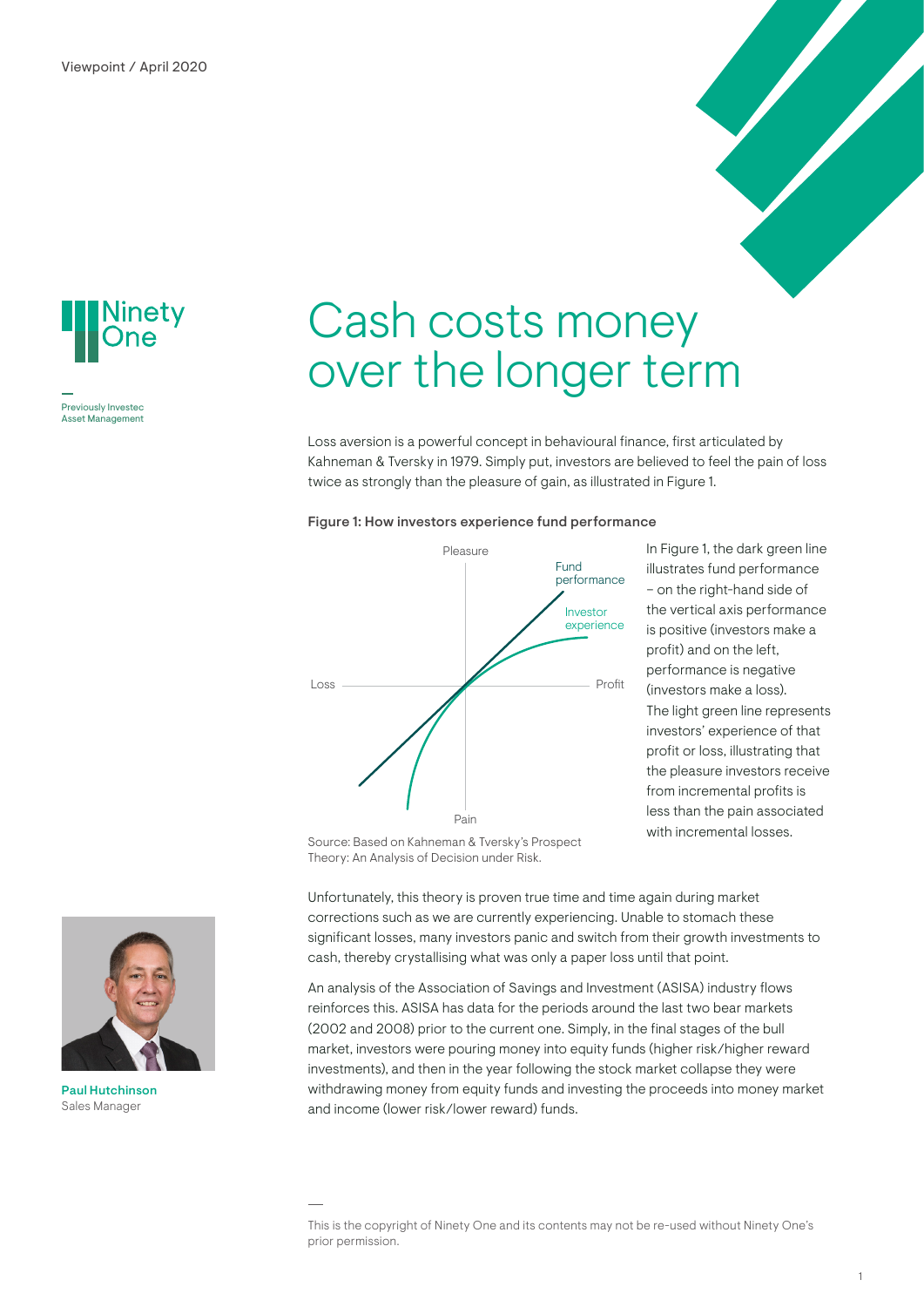# 50 plus years of SA equity market performance; what does it tell us?

In the following section, we consider the client experience following all SA equity market corrections of more than 20% over the past 50 years, including the latest correction from February 2020. As illustrated in Figure 2, you will note that since 1965 there have been no fewer than nine corrections where the market has fallen by more than 20%.



### Figure 2: History of SA bear and bull markets since 1965 (FTSE JSE All Share Total Return (logarithmic scale)

Bull markets Bear markets From when the index closes at least 20% down from its previous high close, through the lowest close reached after From the lowest close reached after the market has fallen 20% or more, to the next market high it has fallen 20% or more

Source: Bloomberg, Deutsche Bank and Ninety One as at 31.03.20.

### Some observations

- Bear markets are often deep, but importantly short
- Bull markets take longer to play out, giving rise to the over-used phrase; 'bull markets climb a wall of worry', but importantly bull markets more than reward those investors that stay invested
- $-$  The recovery from the bear market is often very swift; anyone sitting on the sidelines is unlikely to benefit

With the benefit of hindsight, was the decision to switch to cash the right one? We believe not and point to the following analysis in which we have considered the outcome of two investors who both invested R10 000 prior to each of the last eight bear markets (i.e. at the market peak). Let's call them Mo' Money and Lo' Money.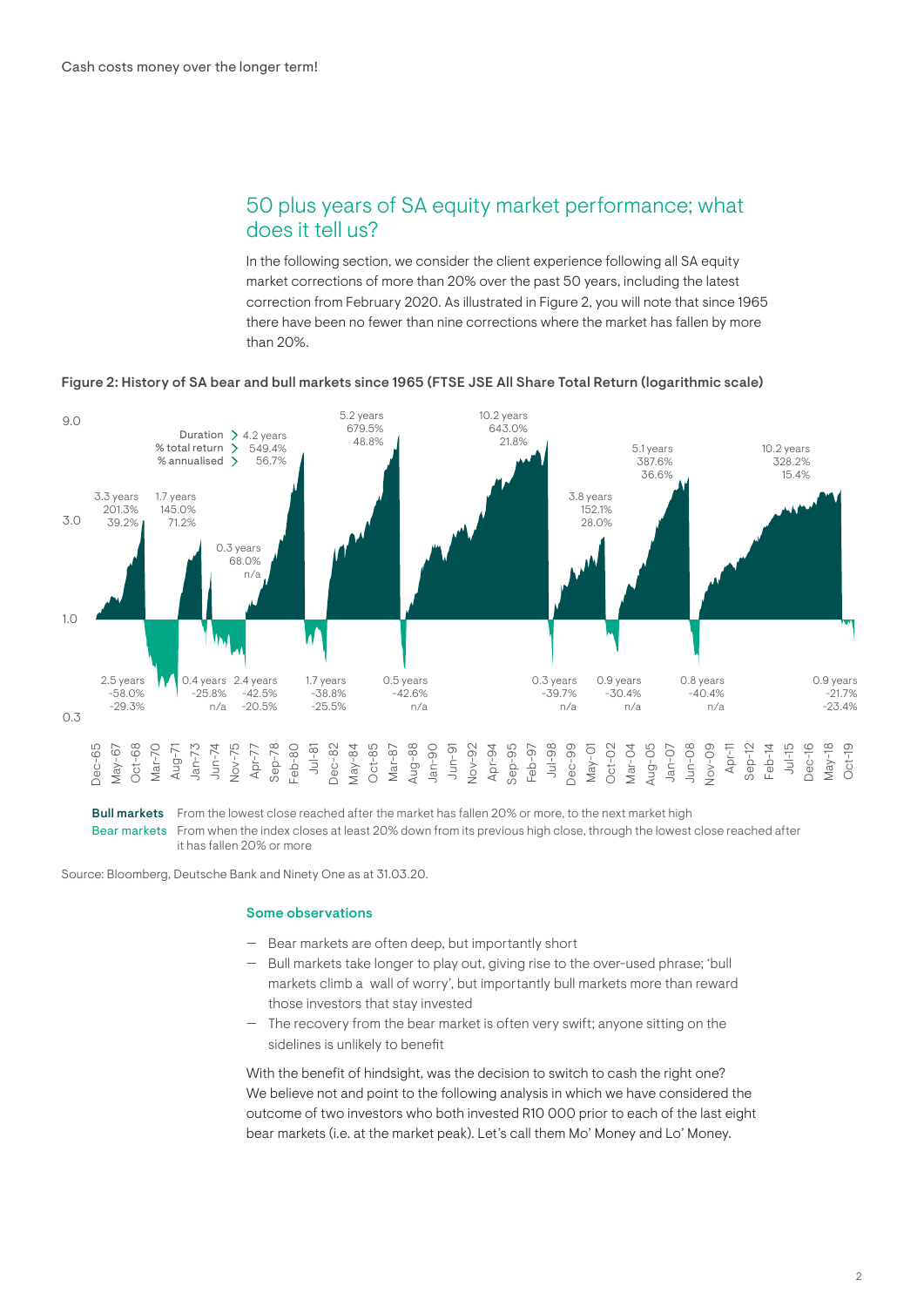While admittedly concerned about the impact of the market collapse on his nest egg, Mo' Money weathered the storm, remaining invested throughout. Lo' Money unfortunately could not stomach the impact of the market collapse on his nest egg and switched to cash at the market trough. Then, true to the psychology of many investors, noticing that the stock market was recovering and not wanting to miss out, he reinvested into the market a year later. Lo' Money subsequently repeated this behaviour in each subsequent bear market. The following table illustrates just how punitive Lo' Money's decision to switch to cash was on his potential retirement capital.

## Figure 3: Comparing staying invested versus switching to cash

|                            | Mo' Money experience<br>(stay invested) |                          | Lo' Money experience<br>(switch to cash and repeat) |                          |
|----------------------------|-----------------------------------------|--------------------------|-----------------------------------------------------|--------------------------|
| <b>Bear market</b>         | Value of R10 000                        | <b>Annualised return</b> | Value of R10 000                                    | <b>Annualised return</b> |
| OPEC increase '71          | 15.407.974                              | 15.7%                    | 1.043.952                                           | 9.7%                     |
| '73                        | 9,754,812                               | 15.9%                    | 1.194.268                                           | 10.8%                    |
| Oil price shock '76        | 7,820,321                               | 15.6%                    | 1,568,150                                           | 11.6%                    |
| Rise in interest rates '82 | 2,095,307                               | 14.5%                    | 378.058                                             | 9.7%                     |
| Black Monday '87           | 439.143                                 | 12.3%                    | 153.715                                             | 8.7%                     |
| Russian Debt Crisis '98    | 110,920                                 | 11.7%                    | 53.371                                              | 8.0%                     |
| Dotcom Bubble '02          | 67.717                                  | 11.3%                    | 38.326                                              | 7.8%                     |
| Financial Crisis '08       | 20.704                                  | 6.3%                     | 15.140                                              | 3.5%                     |

Source: Ninety One Benchmark database.

## Some observations

- In every instance, the switch to cash was detrimental to Lo' Money's total investment return
- The power of compound interest is evident over the long term; R10k growing to R15.4mn over approximately 50 years
	- ɽ A 6% p.a. higher annualized return over a 50-year period results in 15 times more money at the end of the period
- Many may argue that 50 years is far too long an investment time horizon but consider someone starting work in their early twenties; he would (should) save for retirement for forty years and then expect to live off his retirement savings for a further 25 or so - a total investment period of 65 plus years!
- All the above returns take into account this year's 30% plus fall in equity markets. This is most evident in the relatively low 6.3% p.a. annualized return for the investment made prior to the 2008/9 Global Financial Crisis – this shorter time frame also included two major market corrections. When the market recovers so the annualized return will improve

As a final point, we considered the case where Mo' Money invested R10 000 at the peak prior to each of the last 8 bear markets (i.e. a total investment of R80 000) and compared that to Lo' Money making the same investments at the peak, but then at the trough of each bear market switching his accumulated investment to cash for a year before switching back to the market. The results are astounding. Over 50 years Mo' Money's investment grew to approximately R35.7 million (an annualized return of 15.6%), compared to Lo' Money's R4.4 million (an annualized return of 10.4%).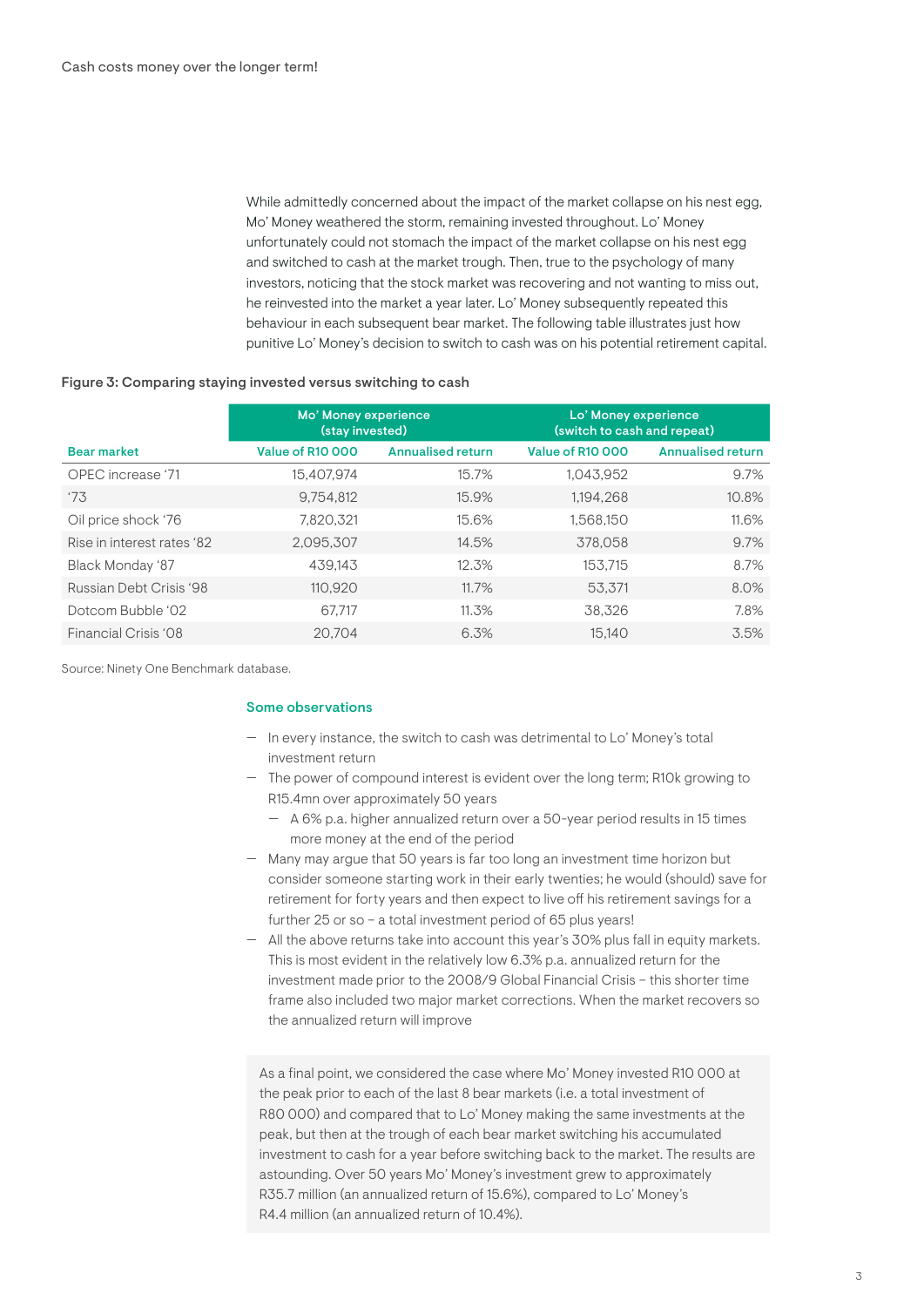# Considering the erosive effect of inflation

The following graph further illustrates just what a poor investment cash is in preserving the purchasing power of your money over the longer term. You will note that over the last 10 years many components of inflation (electricity, health costs, education and petrol) have increased by more than the return achieved by the average money market fund. So, anyone invested in the average money market fund would been spending a greater portion of their income on these necessities, which they would have had to subsidise from other sources (if possible) as their money market fund investment has not kept pace with these increases.

Figure 4: Hiding in cash doesn't protect you from inflation over the long term



Source: Bloomberg, Morningstar to 31.12.19.

## Stay the course with an inflation-targeted multiasset fund

There are several behavioural biases that lead to investment mistakes. The analysis provided illustrates just how detrimental succumbing to loss aversion is to investors' potential returns. During these uncertain times, together with your financial advisor, you need to revisit your long-term financial goals and stay true to the plan that you have put in place together to achieve them. You need to act rationally and calmly as you expect your financial advisor and investment manager to do on your behalf.

In our view, the optimal investment solution for many investors may be an inflationtargeted multi-asset fund that also seeks to shield investors from negative market corrections, such as the:

- Ninety One Cautious Managed Fund, which targets inflation pus 4% over meaningful periods (3 – 5 years) and no negative returns over rolling 18 months
- Ninety One Opportunity Fund, which targets inflation plus 6% over meaningful rolling five years and no negative returns over rolling 24 months

In both instances, diversification, active asset allocation and disciplined portfolio construction are important tools in managing downside risk.